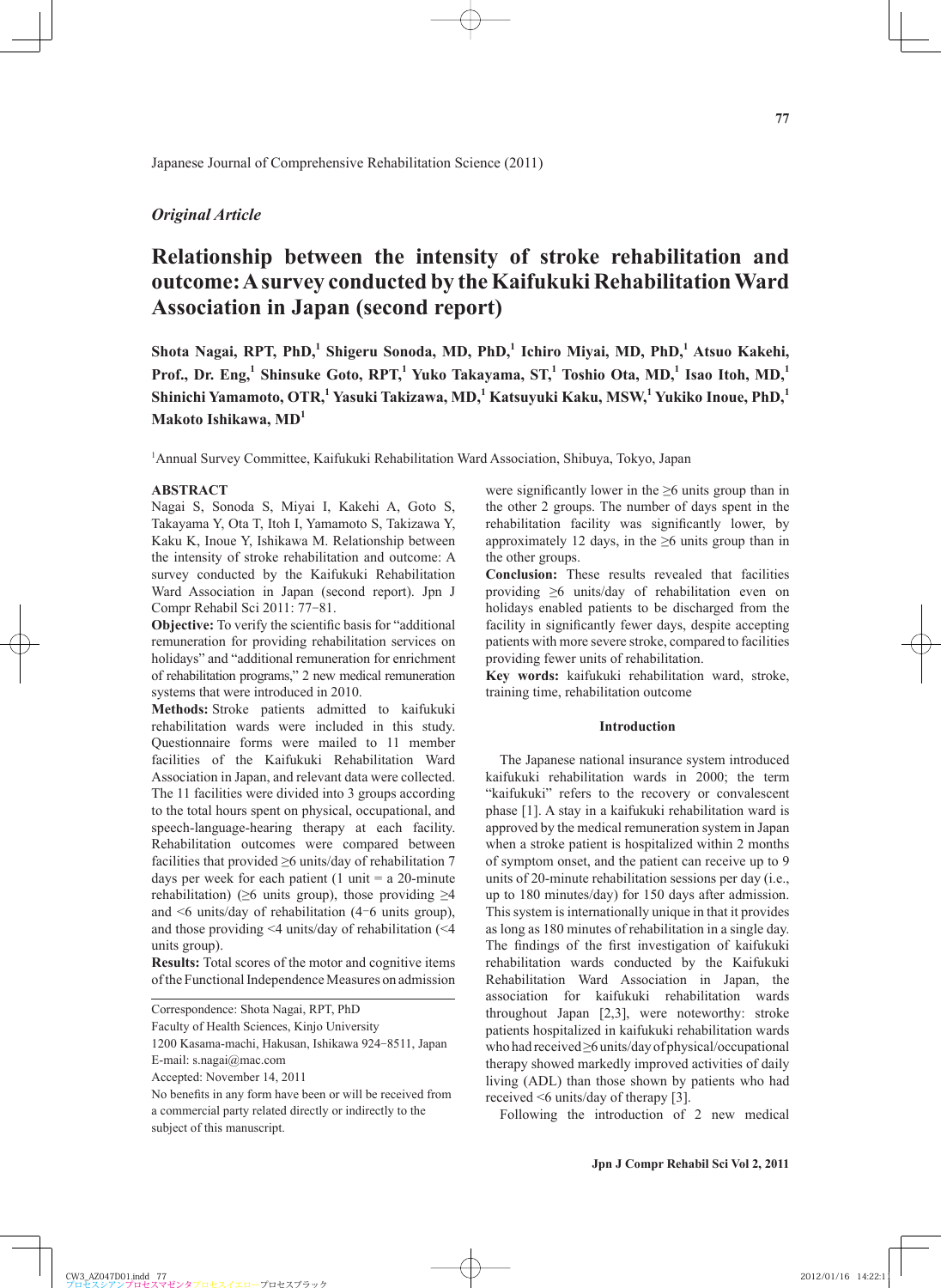remuneration systems in 2010, namely "additional remuneration for providing rehabilitation services on holidays" and "additional remuneration for enrichment of rehabilitation programs," an environment has been established for more frequent use of rehabilitation services because these new systems are applicable to facilities providing  $\geq 6$  units/day of rehabilitation 7 days a week. However, whether an increased frequency of rehabilitation treatment can in fact improve rehabilitation outcomes has not been adequately investigated. Therefore, the objective of this study was to verify the scientific basis of the aims of these newly introduced additional remuneration systems: providing ≥6 units/day of rehabilitation 7 days a week, based on the data obtained from our previous investigations.

#### **Methods**

#### **1. Study population**

This study included stroke patients admitted to and treated in kaifukuki rehabilitation wards.

### **2. Survey methods**

Among the 21 member facilities of the Kaifukuki Rehabilitation Ward Association in Japan that previously participated in committee activities or other administrative activities, 11 facilities that were evaluable for 3 consecutive years were included in the present survey. The survey was conducted between 2006 and 2008. Questionnaire forms were mailed at the end of October in each year to all the patients discharged from the relevant facilities between August and September in the same year, and stroke patients were identified from the returned data.

The patient background data evaluated were age, sex, primary disease, number of symptom onsets (primary or recurrence), laterality of lesion (right, left, or bilateral), onset-admission interval (OAI), length of stay in facility (LOS), and discharge disposition (home, sudden change in condition (including death), or other). The discharge disposition was recorded as "home" even if the patient used home services, such as visiting care (including those discharged to group homes or care houses), and "other" if the patient was transferred to another hospital or nursing facility. Functional Independence Measures (FIM) [4] were evaluated as parameters of daily activities of living: total score of FIM motor and cognitive items, gained score of FIM motor items (total score of FIM motor items at discharge minus the score on admission), and efficiency of FIM motor items (gained score of FIM motor items divided by LOS) were calculated. The numbers of beds and facility staff (including physicians, occupational therapists, physical therapists, speechlanguage-hearing therapists, social workers, nurses, and care workers) at the time of the 2008 survey were also determined.

The number of units, with  $1$  unit defined as  $20$ minutes of rehabilitation, was calculated from the data available on hours spent on rehabilitation per week. Average hours of rehabilitation were calculated for each of the 11 facilities evaluated, and rehabilitation outcomes were compared among facilities that provided each patient with ≥6 units/day of rehabilitation 7 days a week ( $\geq 6$  units group), those providing  $\geq 4$ and  $\leq 6$  units/day of rehabilitation (4–6 units group), and those providing <4 units/day of rehabilitation (<4 units group).

One-way analysis of variance (ANOVA) was used for the statistical analysis. The Tukey-Kramer honestly significant difference (HSD) test was used for posthoc analysis. Nominal scales were compared using the chi-square test. The average numbers of beds and facility staff at the time of the 2008 survey were compared between facilities.

#### **Results**

## **1. Data collected**

Data were collected from 1,651 stroke patients at the 11 participating facilities. Among the 1,651 patients, 79 with incomplete data were excluded, and data from the remaining 1,572 patients were analyzed. Detailed background data for all patients are presented in Table 1.

### **2. Comparison of rehabilitation outcomes among the 3 treatment groups**

When facilities were classified according to the total number of units of physical, occupational, and speechlanguage-hearing therapy given per day; there were 124 patients in 2 facilities that provided <4 units, 560 patients in 4 facilities that provided 4–6 units, and 888 patients in 5 facilities that provided  $\geq 6$  units of therapy. A significant difference in the distribution of sex was found among the 3 groups. In contrast, no significant differences were found in the distributions of diagnosis, laterality of lesion, number of symptom onsets, age, or OAI (Table 2). A significant intergroup difference was also observed in discharge disposition; slightly fewer patients were discharged to home in the <4 units group than in the other 2 groups (Table 2).

Total score of FIM motor and cognitive items on admission was significantly lower in the  $\geq 6$  units group than in the other 2 groups. Total score of FIM motor items at discharge was significantly lower in the  $\geq 6$ units group than in the  $4-6$  units group (Table 3). The same tendency was also observed in the total score of FIM cognitive ability items at discharge as compared to at admission (Table 3). LOS was significantly shorter in the  $\geq 6$  units group, by approximately 12 days, than in the other 2 groups (Table 3). While no significant difference was found among the 3 groups with regard to gained scores of FIM motor and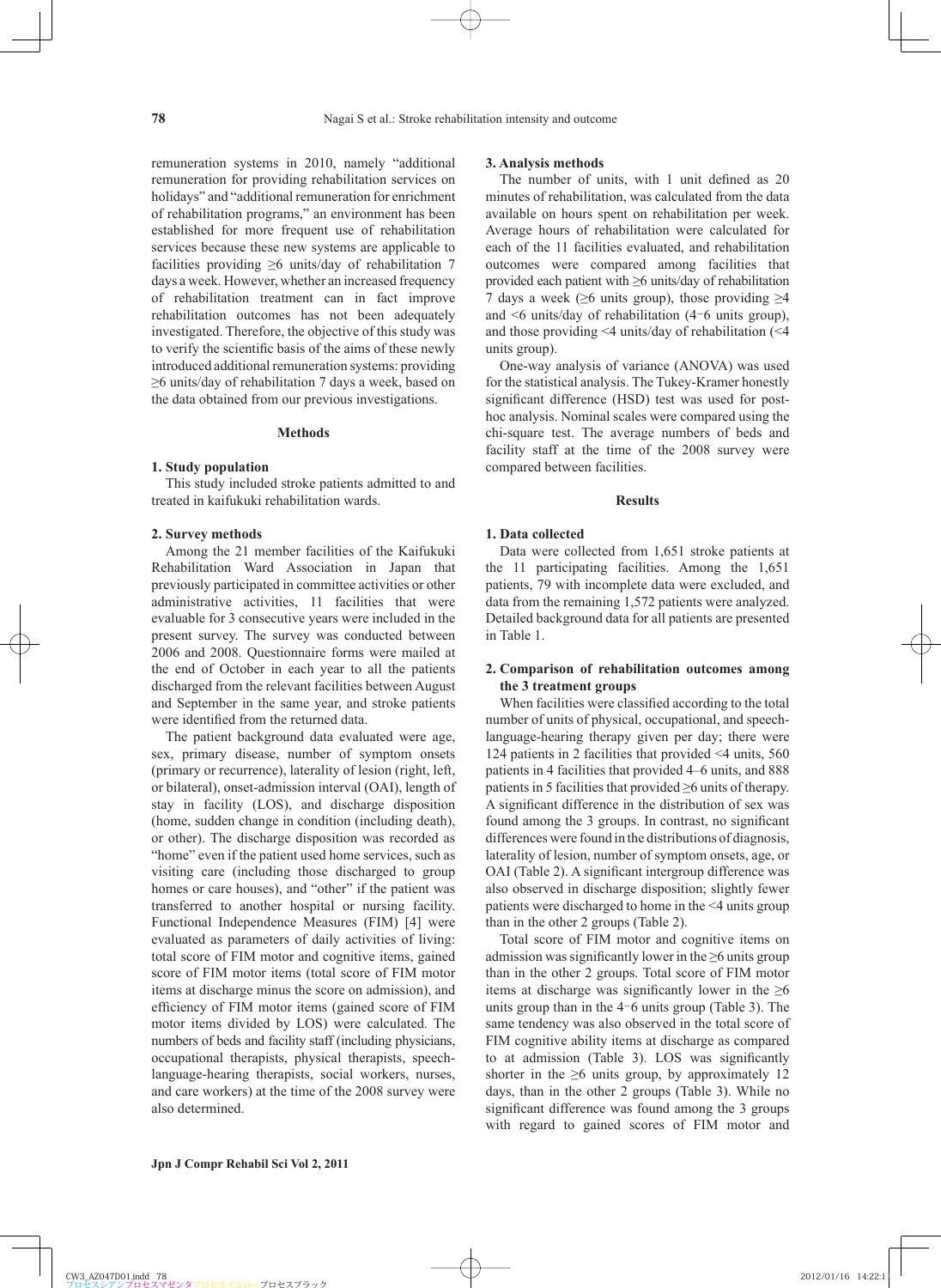| <b>Sex</b>               | (n)              | M: 905           | F: 667          |                    |
|--------------------------|------------------|------------------|-----------------|--------------------|
| Primary disease          | (n)              | CH: 577          | CI: 895         | SAH:100            |
| Laterality of lesion     | (n)              | Rt: 721          | Lt: $716$       | bilateral: 121     |
| Discharge disposition    | (n)              | home: 996        | other: $439$    | sudden change: 137 |
| Number of symptom onsets | (n)              | primary: $1,257$ | recurrence: 306 | unknown: $9$       |
| Mean age                 | (years)          | $68.7 \pm 12.9$  |                 |                    |
| Mean OAI                 | $\frac{days}{9}$ | $39.3 \pm 28.8$  |                 |                    |
| Mean LOS                 | (days)           | $86.3 \pm 46.3$  |                 |                    |
| Admission FIM motor      | (points)         | $46.1 \pm 23.9$  |                 |                    |
| Admission FIM cognitive  | (points)         | $21.6 \pm 9.5$   |                 |                    |
| Units of PT per week     | $(units)*$       | $18.9 \pm 7.9$   |                 |                    |
| Units of OT per week     | units)           | $17 \pm 6.9$     |                 |                    |
| Units of ST per week     | units)           | $8.9 \pm 6.1$    |                 |                    |
| Units of therapy per day | units)           | $6 \pm 2.2$      |                 |                    |

**Table 1.** Background data for all patients

CH: cerebral hemorrhage, CI: cerebral infarction, SAH: subarachnoid hemorrhage, OAI: onset-admission interval, LOS: length of stay, FIM motor: total score of FIM motor items, FIM cognitive: total score of FIM cognitive items, PT: physical therapy, OT: occupational therapy, ST: speech-language-hearing therapy

\* One unit is defi ned as 20 minutes of rehabilitation

**Table 2.** Comparison of the demographics among the 3 groups defined by the daily number of rehabilitation units provided (i.e., <4 units, 4-6 units, and ≥6 units groups)

|                                |         | $\leq$ 4 units group<br>$n = 124$<br>2 facilities | $4-6$ units group<br>$n = 560$<br>4 facilities | $\geq$ 6 units group<br>$n = 888$<br>5 facilities | p value                      |  |
|--------------------------------|---------|---------------------------------------------------|------------------------------------------------|---------------------------------------------------|------------------------------|--|
| Mean age                       | (years) | $67.6 \pm 12.7$                                   | $68.0 \pm 12.7$                                | $69.3 \pm 13.0$                                   | N.S. (ANOVA)                 |  |
| Mean OAI                       | (days)  | $41.5 \pm 26.8$                                   | $40.1 \pm 35.6$                                | $38.5 \pm 23.9$                                   | N.S. (ANOVA)                 |  |
| <b>Sex</b>                     | (n)     | M: 87                                             | M: 315                                         | M: 503                                            | $p < 0.05$ (chi-square test) |  |
|                                |         | F: 37                                             | F: 245                                         | F: 385                                            |                              |  |
| Primary disease                | (n)     | CH: 40                                            | CH: 212                                        | CH: 325                                           | N.S. (chi-square test)       |  |
|                                |         | CI: 70                                            | CI: 318                                        | CI: 507                                           |                              |  |
|                                |         | SAH:14                                            | SAH: 30                                        | SAH: 56                                           |                              |  |
| Laterality of lesion           | (n)     | Rt: 62                                            | Rt: 237                                        | Rt: 422                                           | N.S. (chi-square test)       |  |
|                                |         | Lt: $56$                                          | Lt: $277$                                      | Lt: $383$                                         |                              |  |
|                                |         | bilateral: 6                                      | bilateral: 38                                  | bilateral: 77                                     |                              |  |
|                                |         | unknown: $0$                                      | unknown: $8$                                   | unknown: $6$                                      |                              |  |
| Discharge disposition          | $(\%)$  | home: 57.3                                        | home: $65.7$                                   | home: 62.7                                        | $p < 0.05$ (chi-square test) |  |
|                                |         | sudden change: 5.6                                | sudden change: 7.0                             | sudden change: 10.3                               |                              |  |
|                                |         | others: $371$                                     | others: $27.3$                                 | others: $27.0$                                    |                              |  |
| Number of symptom onsets       | (n)     | primary: 105                                      | primary: 442                                   | primary: 710                                      | N.S. (chi-square test)       |  |
|                                |         | recurrence: 19                                    | recurrence: 110                                | recurrence: 177                                   |                              |  |
|                                |         | unknown: $0$                                      | unknown: $8$                                   | unknown: 1                                        |                              |  |
| Units of PT per week           | (units) | $7.6 \pm 6.9$                                     | $15.0 \pm 4.3$                                 | $22.9 \pm 6.9$                                    | $p < 0.0001$ (ANOVA)*        |  |
| Units of OT per week           | (units) | $6.3 \pm 5.5$                                     | $13.6 \pm 4.0$                                 | $20.6 \pm 5.7$                                    | $p < 0.0001$ (ANOVA)*        |  |
| Units of ST per week           | (units) | $4.9 \pm 5.2$                                     | $9.3 \pm 5.2$                                  | $9.2 \pm 6.6$                                     | $p < 0.0001$ (ANOVA)**       |  |
| Total units of therapy per day | (units) | $2.0 \pm 1.7$                                     | $4.1 \pm 1.1$                                  | $6.2 \pm 1.6$                                     | $p < 0.0001$ (ANOVA)*        |  |
|                                |         |                                                   |                                                |                                                   |                              |  |

OAI: onset-admission interval, CH: cerebral hemorrhage, CI: cerebral infarction, SAH: subarachnoid hemorrhage, PT: physical therapy, OT: occupational therapy, ST: speech-language-hearing therapy, N.S.: not significant

Significant difference on Tukey-Kramer HSD test \* among 3 groups

\*\* between <4 units and ≥4 units group, <4 units and ≥6 units group

cognitive items, efficiency of FIM motor items was significant higher in the  $\geq 6$  units group than in the <4 units group (Table 3). The rate of returning home was slightly lower in the <4 units group than in the other groups. Patients in the  $\geq 6$  units group had a slightly higher rate of sudden change in condition than those in the other groups (Table 2).

The average numbers of beds and facility staff tended to increase as the number of rehabilitation units increased, although the numbers of beds and nurses were slightly higher in the 4–6 units group than in the  $\geq$ 6 units group (Table 4).

# **Discussion**

In 2010, new remuneration systems for "additional remuneration for providing rehabilitation services on holidays" and "additional remuneration for enrichment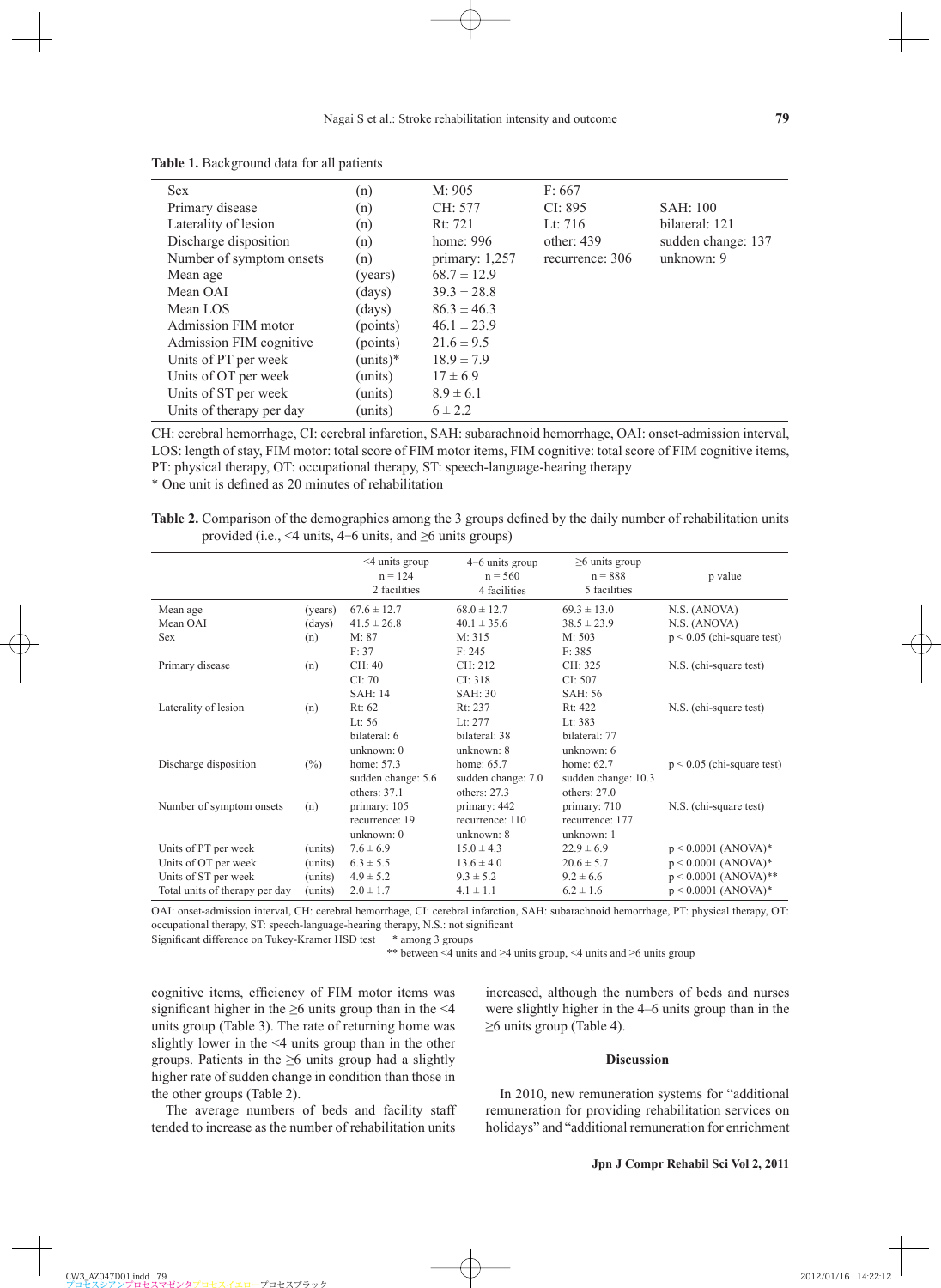|                         |              | $\leq$ 4 units group<br>$n = 124$<br>2 facilities | $4-6$ units group<br>$n = 560$<br>4 facilities | $\geq$ 6 units group<br>$n = 888$<br>5 facilities | <b>ANOVA</b>    |
|-------------------------|--------------|---------------------------------------------------|------------------------------------------------|---------------------------------------------------|-----------------|
| Mean LOS                | (days)       | $93.4 \pm 41.2$                                   | $93.0 \pm 50.1$                                | $81.1 \pm 43.8$                                   | $p < 0.0001*$   |
| Admission FIM motor     | (points)     | $51.1 \pm 25.2$                                   | $48.2 \pm 24.1$                                | $44.1 \pm 23.4$                                   | $p < 0.001$ *   |
| Discharge FIM motor     | (points)     | $64.8 \pm 25.8$                                   | $64.5 \pm 24.8$                                | $59.9 \pm 26.3$                                   | **<br>p < 0.01  |
| FIM motor gain          | (points)     | $13.7 \pm 15.3$                                   | $16.3 \pm 14.1$                                | $15.7 \pm 13.0$                                   | N.S.            |
| FIM motor efficiency    | (points/day) | $0.15 \pm 0.17$                                   | $0.20 \pm 0.24$                                | $0.22 \pm 0.21$                                   | ***<br>p < 0.01 |
| Admission FIM cognitive | (points)     | $24.2 \pm 8.8$                                    | $22.4 \pm 9.7$                                 | $20.7 \pm 9.4$                                    | $p < 0.0001*$   |
| Discharge FIM cognitive | (points)     | $27.6 \pm 7.9$                                    | $25.8 \pm 8.9$                                 | $23.8 \pm 9.3$                                    | $p < 0.0001*$   |
| FIM cognitive gain      | (points)     | $3.5 \pm 4.1$                                     | $3.4 \pm 5.2$                                  | $3.1 \pm 4.0$                                     | N.S.            |

**Table 3.** Comparison of treatment outcomes among the  $\leq 4$  units,  $4-6$  units, and  $\geq 6$  rehabilitation units groups

LOS: length of stay, N.S.: not significant, FIM motor: total score of FIM motor items, FIM motor gain: total score of FIM motor items at discharge minus that on admission, FIM motor efficiency: gained score of FIM motor items divided by LOS, FIM cognitive: total score of FIM cognitive items, FIM cognitive gain: total score of FIM cognitive items at discharge minus that on admission

Significant difference in Tukey-Kramer HSD test

\* between <4 units and  $\geq$ 6 units groups, and 4-6 units and  $\geq$ 6 units groups

- \*\* between 4-6 units and ≥6 units groups
- \*\*\* between <4 units and ≥6 units groups

**Table 4.** Average numbers of beds and staff in the facilities of each group

|                                     |                | Number<br>of beds | MD<br>(n) | (n)  | PТ<br>(n) | <b>ST</b><br>(n) | <b>SW</b><br>(n) | NS<br>n) | CW<br>(n) |
|-------------------------------------|----------------|-------------------|-----------|------|-----------|------------------|------------------|----------|-----------|
| $\leq$ 4 units group (2 facilities) |                | 90                | L.5       |      | 17.5      |                  |                  | 37 9     | 9.4       |
| $4-6$ units group $(3$ facilities)* |                | 128.7             | 3.7       | 25.3 | 29.3      | 8.3              |                  | 517      | 25.5      |
| $\geq$ 6 units group                | (5 facilities) | 119.6             | 5.2       | 32.8 | 37        | 9.2              | 4.2              | 47.6     | 27.7      |

MD: doctor of medicine, OT: occupational therapist, PT: physical therapist, ST: speech-language-hearing therapist, SW: social worker, NS: nurse, CW: care worker

\* The data for only 3 of the 4 facilities

of rehabilitation programs" were introduced into kaifukuki rehabilitation wards that provide ≥6 units/ day of rehabilitation 7 days a week. However, other than general reports demonstrating the relationship between rehabilitation intensity and rehabilitation outcome  $[5-8]$ , there is insufficient scientific basis for the substantial increase in medical remuneration that these new systems have brought. Therefore, the aim of the present study was to retrospectively analyze historical data to determine the appropriateness of these new medical remuneration systems.

Most previous studies on the number of rehabilitation units have compared groups of patients defined by the number of rehabilitation units performed [3, 9]. One problem with such data is that the unit numbers were not assigned randomly, but were influenced by various factors, such as the treatment strategies adopted by the attending physicians, the number of staff, and the severity of complications. Therefore, the results were affected more by bias due to other factors than by rehabilitation intensity. A previous comparison of rehabilitation intensity within a single facility did not necessarily show an improvement in rehabilitation outcomes with increasing intensity of rehabilitation [9]. Another study demonstrated a significant improvement with increasing intensity of rehabilitation [3] by excluding severe comorbidities and all disorders other than hemiplegia, and stratifying patients by time elapsed since symptom onset; however, the excessive amount of data excluded as a result of stratification might have resulted in a substantial disparity in patient characteristics between the analyzed population and the entire population.

The present study is the first to compare rehabilitation outcomes between facilities in Japan. The types of patients admitted and the treatment strategies adopted tend to vary among kaifukuki rehabilitation wards due to regional characteristics and separateness in facilityto-facility relationships [3]. Therefore, to correct for such biases, the participation of multiple facilities is essential; therefore, the present study analyzed patient data from 11 facilities. The present study divided rehabilitation facilities into 3 groups for analysis purposes, resulting in relatively small numbers of facilities in each group and possibly an insufficient statistical power. Nevertheless, a certain trend in rehabilitation outcomes was observed.

The results showed that the  $\geq 6$  units group had